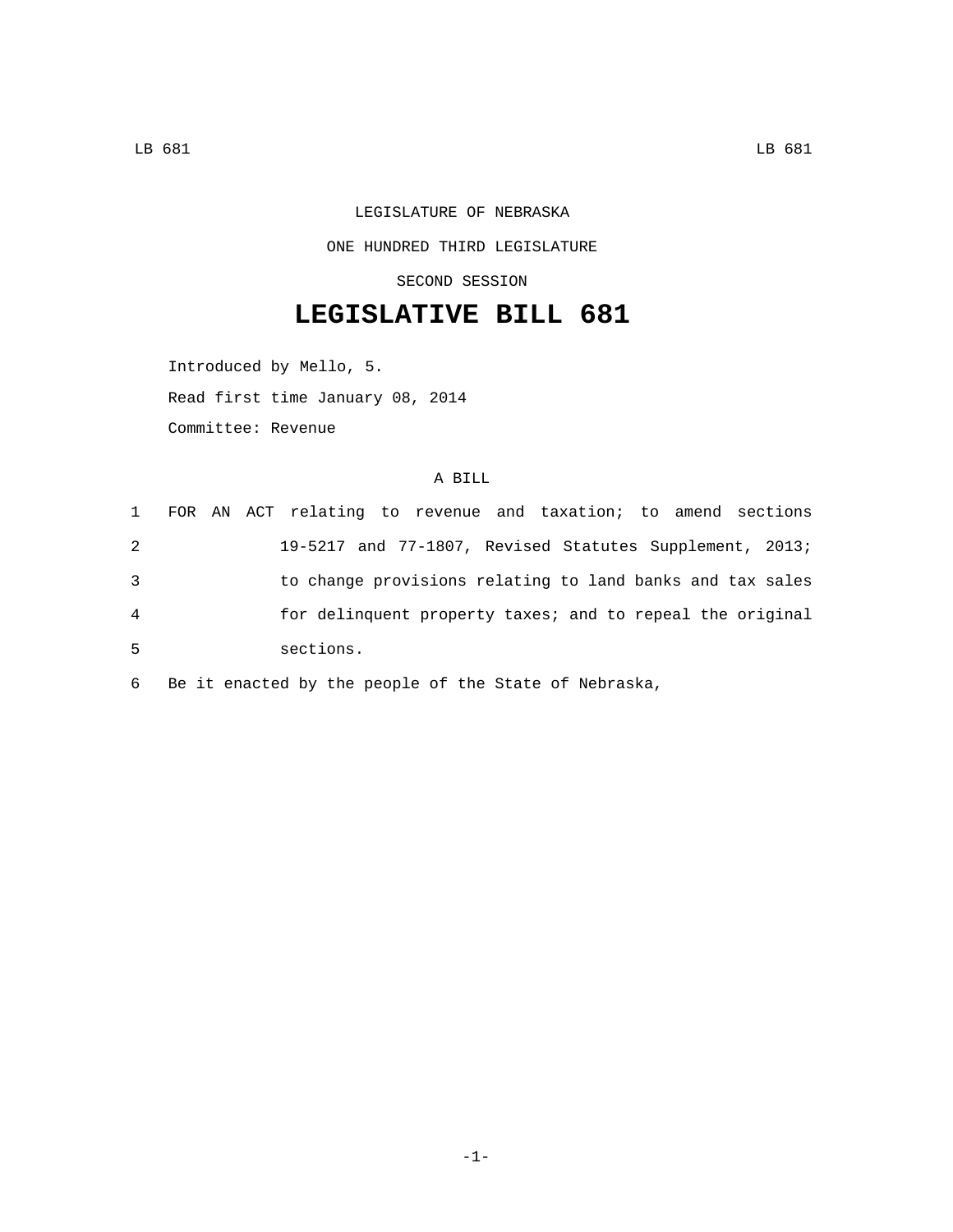Section 1. Section 19-5217, Revised Statutes Supplement, 2 2013, is amended to read:

 19-5217 (1)(a) At any sale of real property for the nonpayment of taxes conducted pursuant to sections 77-1801 to 77-1863, a land bank may:5

 (i) Bid on such real property in an amount equal to the total amount of taxes, interest, and costs due on the real property. If a bid is given pursuant to this subdivision, the bid shall not receive any special treatment by the county treasurer and shall be accepted or rejected in the same manner as any other bid on such real 11 property; or

 (ii) Give an automatically accepted bid on such real property in an amount equal to the total amount of taxes, interest, and costs due on the real property. If an automatically accepted bid is given, it shall be accepted by the county treasurer regardless of any other bids on such real property. An automatically accepted bid may be given only if the conditions for making such a bid prescribed by the board pursuant to subsection (11) of section 19-5205 have been 19 met.

 (b) If a land bank's bid pursuant to subdivision (1)(a) of this section is accepted by the county treasurer, the land bank shall pay the county treasurer and shall be entitled to a tax sale 23 certificate for such real property.

 (2) If a county holds a tax sale certificate pursuant to section 77-1809, a land bank may purchase such tax sale certificate

LB 681 LB 681

-2-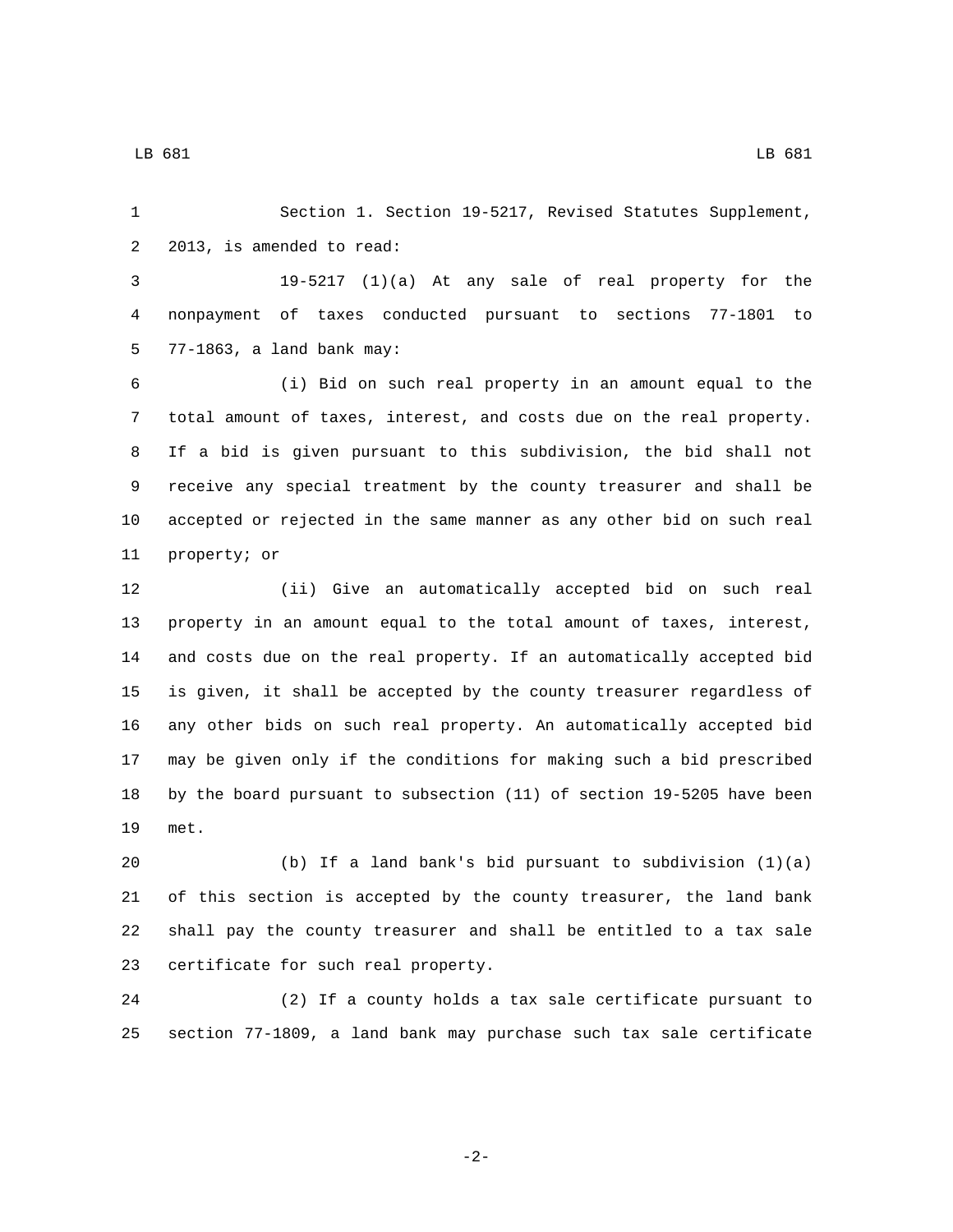from the county by paying the county treasurer the amount expressed on the face of the certificate and interest thereon at the rate specified in section 45-104.01, as such rate may from time to time be adjusted by the Legislature, from the date the tax sale certificate was first issued to the county to the date such certificate was 6 purchased by the land bank.

 (3)(a) Subdivision (b) of this subsection applies until January 1, 2015. Subdivision (c) of this subsection applies beginning 9 January 1, 2015.

 (b) Within six months after the expiration of three years from the date of sale of real property for the nonpayment of taxes pursuant to sections 77-1801 to 77-1863, a land bank that has acquired a tax sale certificate for such real property under this 14 section may:

 $(a)$   $(i)$  Apply to the county treasurer for a tax deed for the real property described in the tax sale certificate. A land bank applying for a tax deed shall comply with all the requirements of sections 77-1801 to 77-1863 relating to such tax deed; or

19  $(b)$   $(i)$  Foreclose the lien represented by the tax sale 20 certificate as authorized in section 77-1902.

 (c) Within nine months after the expiration of three years from the date of sale of real property for the nonpayment of taxes pursuant to sections 77-1801 to 77-1863, a land bank that has acquired a tax sale certificate for such real property under this section may:

LB 681 LB 681

-3-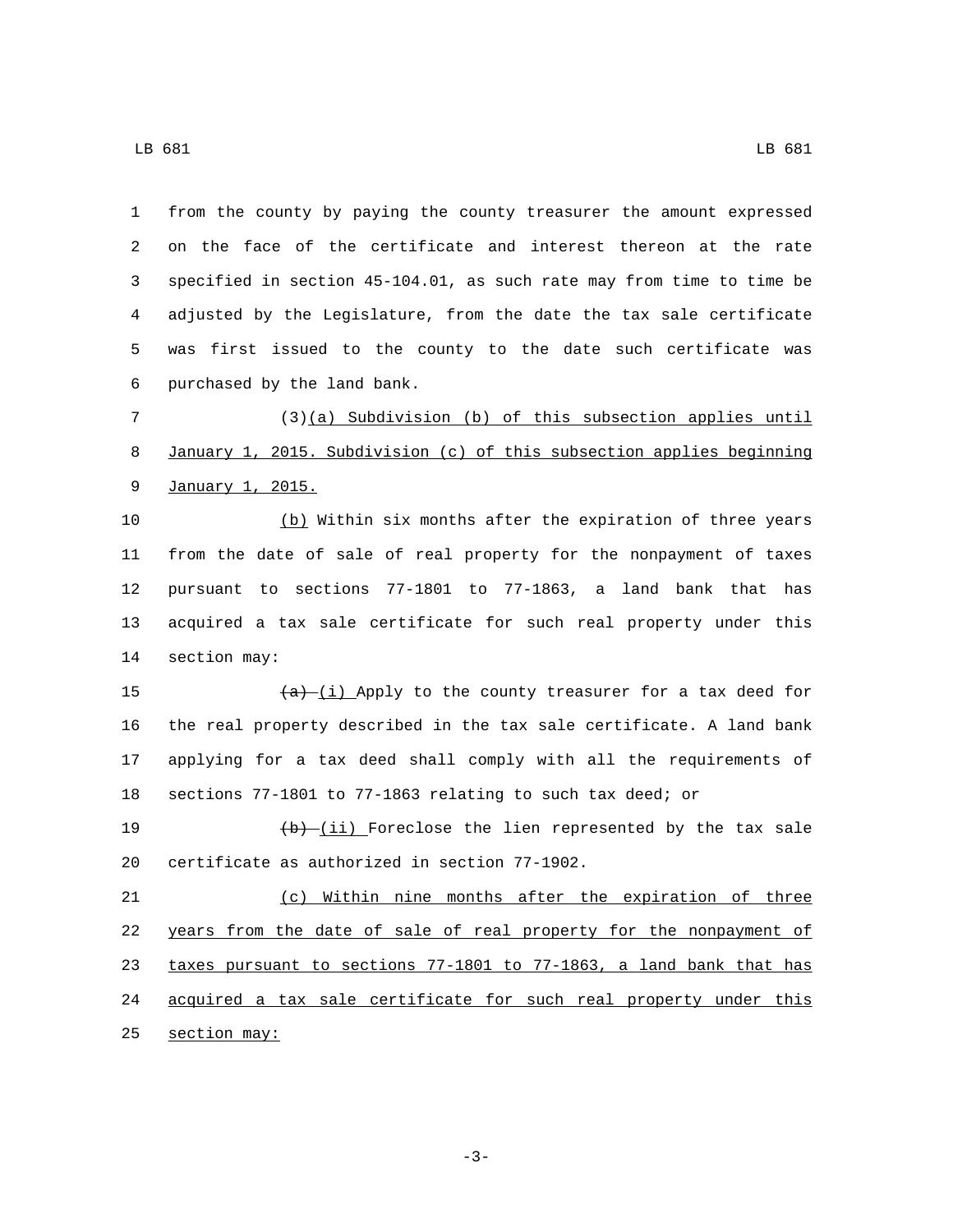| 1  | (i) Apply to the county treasurer for a tax deed for the              |
|----|-----------------------------------------------------------------------|
| 2  | real property described in the tax sale certificate. A land bank      |
| 3  | applying for a tax deed shall comply with all the requirements of     |
| 4  | sections 77-1801 to 77-1863 relating to such tax deed; or             |
| 5  | (ii) Foreclose the lien represented by the tax sale                   |
| 6  | certificate as authorized in section 77-1902.                         |
| 7  | Sec. 2. Section 77-1807, Revised Statutes Supplement,                 |
| 8  | 2013, is amended to read:                                             |
| 9  | 77-1807 (1)(a) This subsection applies until January 1,               |
| 10 | 2015.                                                                 |
| 11 | (b) Except as otherwise provided in subdivision $(b) - (c)$           |
| 12 | of this subsection, the person who offers to pay the amount of taxes  |
| 13 | due on any real property for the smallest portion of the same shall   |
| 14 | be the purchaser, and when such person designates the smallest        |
| 15 | portion of the real property for which he or she will pay the amount  |
| 16 | assessed against any such property, the portion thus<br>оf<br>taxes   |
| 17 | designated shall be considered an undivided portion.                  |
| 18 | $(b)$ (c) If a land bank gives an automatically accepted              |
| 19 | bid for the real property pursuant to section 19-5217, the land bank  |
| 20 | shall be the purchaser, regardless of the bid of any other person.    |
| 21 | $(2)$ $(d)$ If no person bids for a less quantity than the            |
| 22 | whole and no land bank has given an automatically accepted bid        |
| 23 | pursuant to section 19-5217, the treasurer may sell any real property |
| 24 | to any one who will take the whole and pay the taxes and charges      |
| 25 | thereon.                                                              |

 $-4-$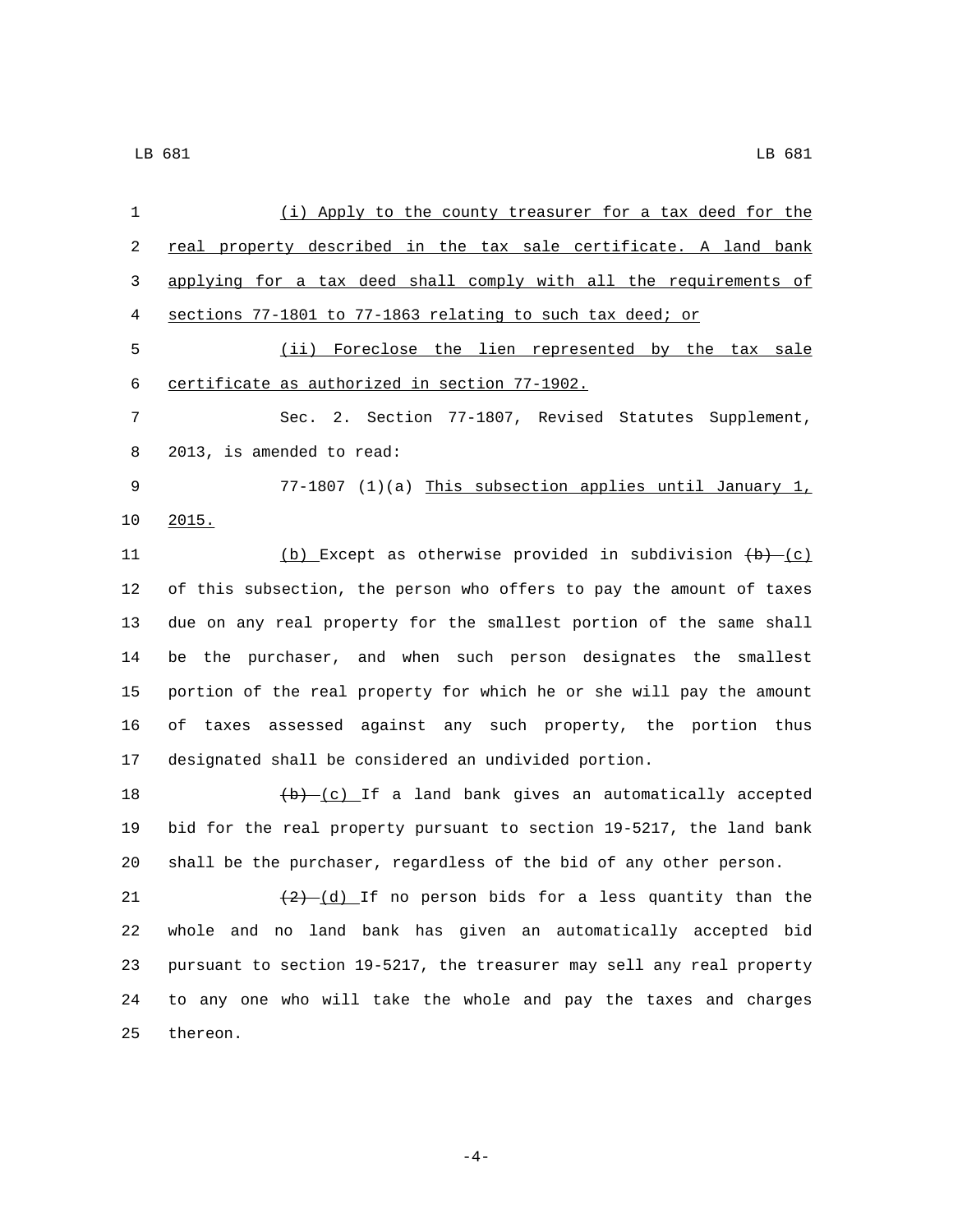| $\mathbf 1$ | $(3)$ (e) If the homestead is listed separately as<br>a               |
|-------------|-----------------------------------------------------------------------|
| 2           | homestead, it shall be sold only for the taxes delinquent thereon.    |
| 3           | (2)(a) This subsection applies beginning January 1, 2015.             |
| 4           | (b) If a land bank gives an automatically accepted bid                |
| 5           | for real property pursuant to section 19-5217, the land bank shall be |
| 6           | the purchaser and no public or private auction shall be held under    |
| 7           | sections 77-1801 to 77-1863.                                          |
| 8           | (c) If no land bank has given an automatically accepted               |
| 9           | bid pursuant to section 19-5217, the person who offers to pay the     |
| 10          | amount of taxes, delinquent interest, and costs due on any real       |
| 11          | property shall be the purchaser.                                      |
| 12          | (d) The county treasurer shall announce bidding rules at              |
| 13          | the beginning of the public auction, and such rules shall apply to    |
| 14          | all bidders throughout the public auction.                            |
| 15          | (e) The sale, if conducted in a round-robin format, shall             |
| 16          | be conducted in the following manner:                                 |
| 17          | (i) At the commencement of the sale, a count shall be                 |
| 18          | taken of the number of registered bidders present who want to be      |
| 19          | eligible to purchase property. Each registered bidder shall only be   |
| 20          | counted once. If additional registered bidders appear at the sale     |
| 21          | after the commencement of a round, such registered bidders shall have |
| 22          | the opportunity to participate at the end of the next following       |
| 23          | round, if any, as provided in subdivision (v) of this subdivision;    |
| 24          | (ii) Sequentially enumerated tickets shall be placed in a             |
| 25          | receptacle. The number of tickets in the receptacle for the first     |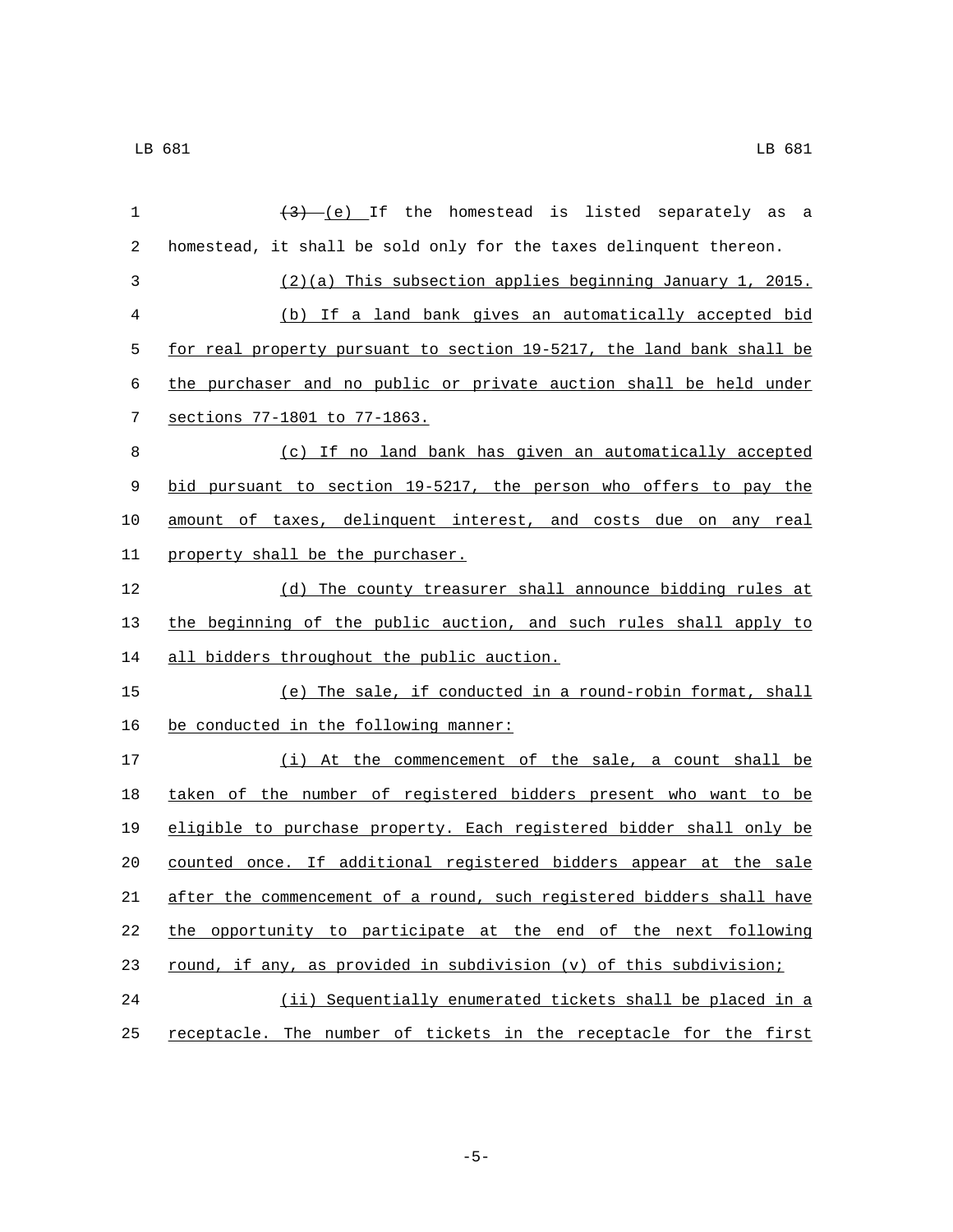| 1  | round shall equal the count taken in subdivision (i) of this          |
|----|-----------------------------------------------------------------------|
| 2  | subdivision, and the number of tickets in the receptacle for each     |
| 3  | subsequent round shall equal the number of the count taken in         |
| 4  | subdivision (i) of this subdivision plus additional registered        |
| 5  | bidders as provided in subdivision (v) of this subdivision;           |
| 6  | (iii) In a manner determined by the county treasurer,                 |
| 7  | tickets shall be selected from the receptacle by hand for each        |
| 8  | registered bidder whereby each ticket has an equal chance of being    |
| 9  | selected. Tickets shall be selected until there are no tickets        |
| 10 | remaining in the receptacle;                                          |
| 11 | (iv) The number on the ticket selected for a registered               |
| 12 | bidder shall represent the order in which a registered bidder may     |
| 13 | purchase property consisting of one parcel subject to sale from the   |
| 14 | list per round; and                                                   |
| 15 | (v) If property listed remains unsold at the end of a                 |
| 16 | round, a new round shall commence until all property listed is either |
| 17 | sold or, if any property listed remains unsold, each registered       |
| 18 | bidder has consecutively passed on the opportunity to make a          |
| 19 | purchase. Registered bidders who are not present when it is their     |
| 20 | turn to purchase property shall be considered to have passed on the   |
| 21 | opportunity to make a purchase. At the beginning of the second and    |
| 22 | any subsequent rounds, the county treasurer shall inquire whether     |
| 23 | there are additional registered bidders. If additional registered     |
| 24 | bidders are present, tickets for each such bidder shall be placed in  |
| 25 | a receptacle and selected as provided in subdivisions (ii) through    |